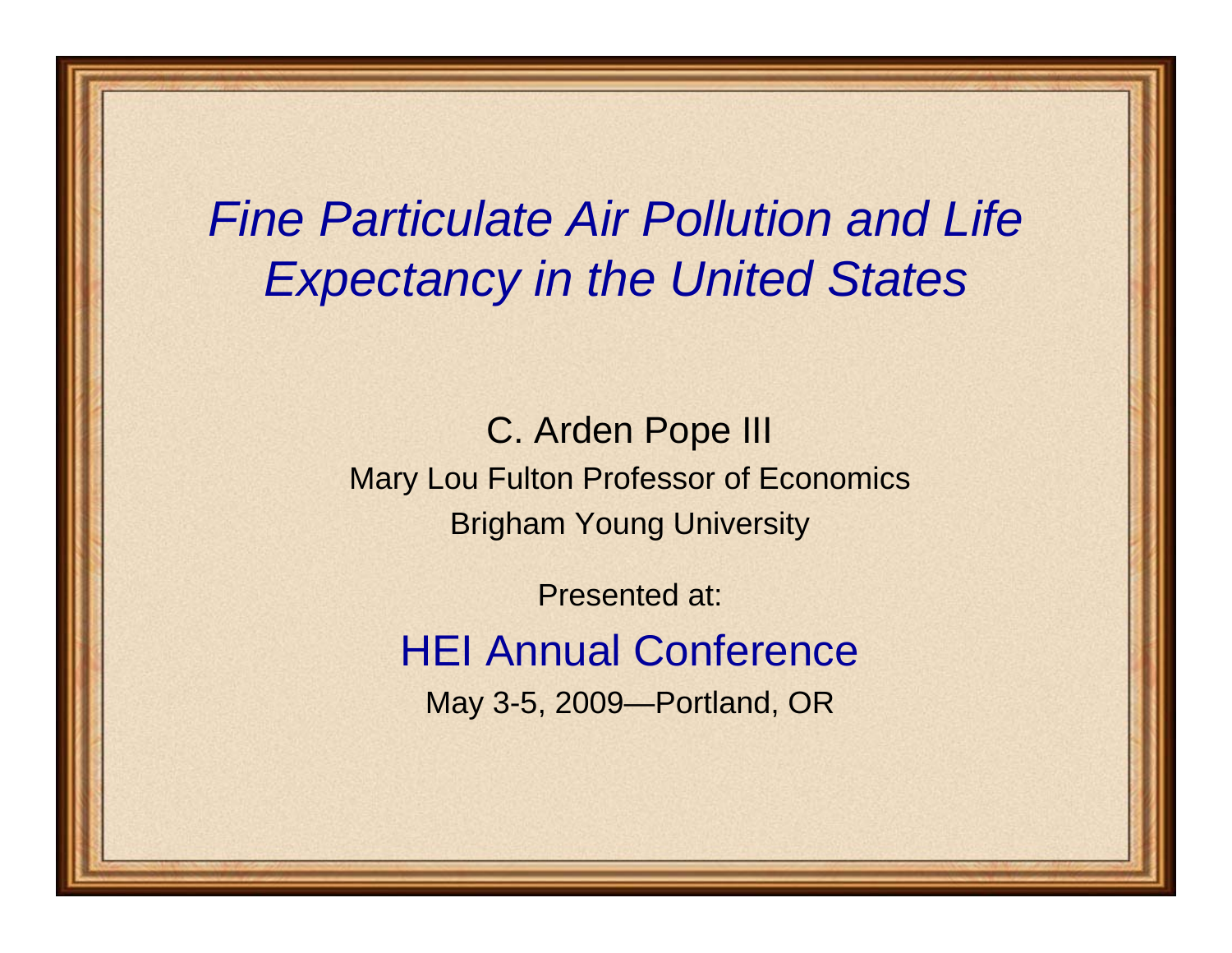

#### Summary of estimates in increased mortality risk from cohort studies of long-term exposure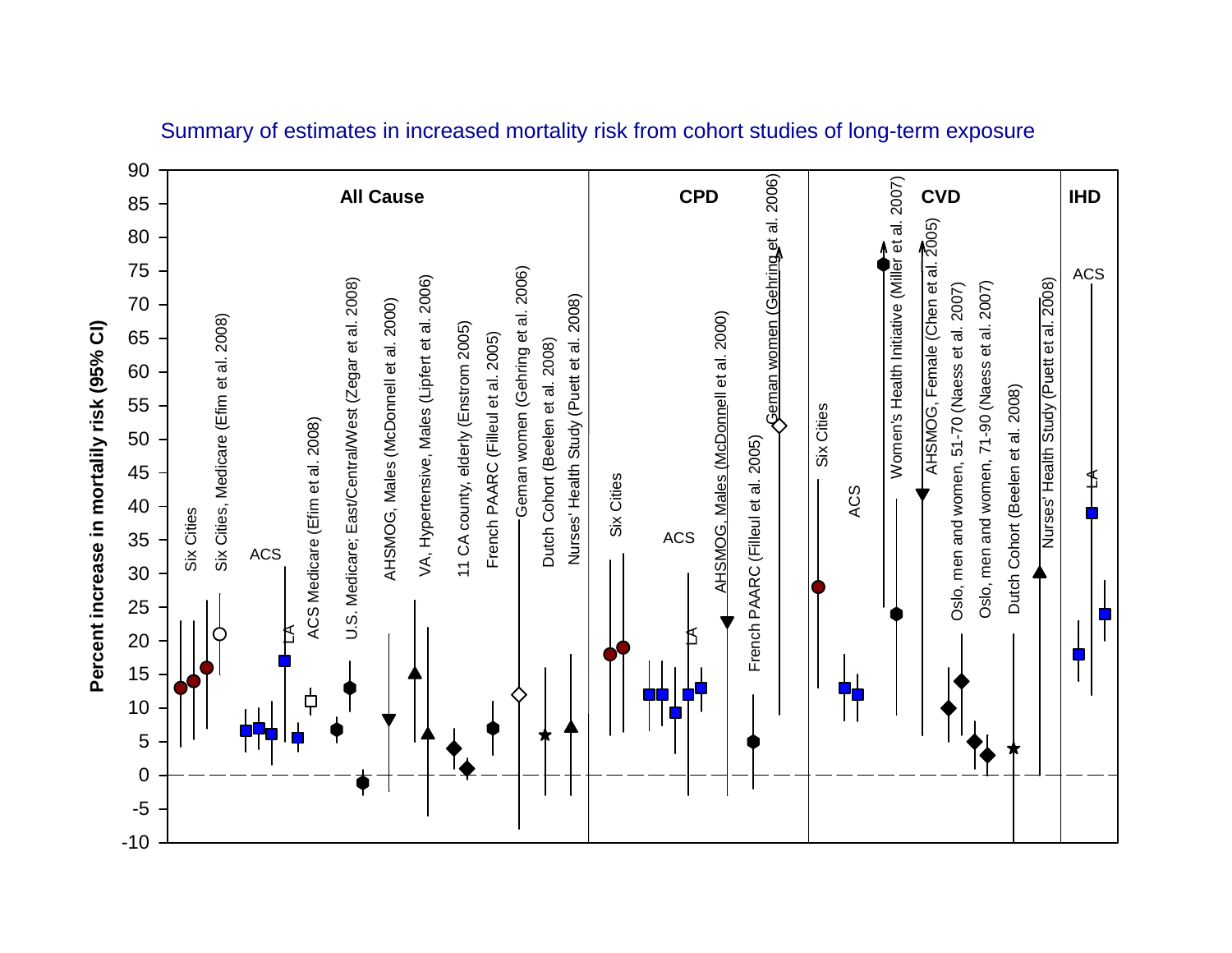

**OCCUPATIONAL AND** Brunekreef 1997**ENVIRONMENTAL MEDICINE** 

**IRONMENTAL** 

Pope 2000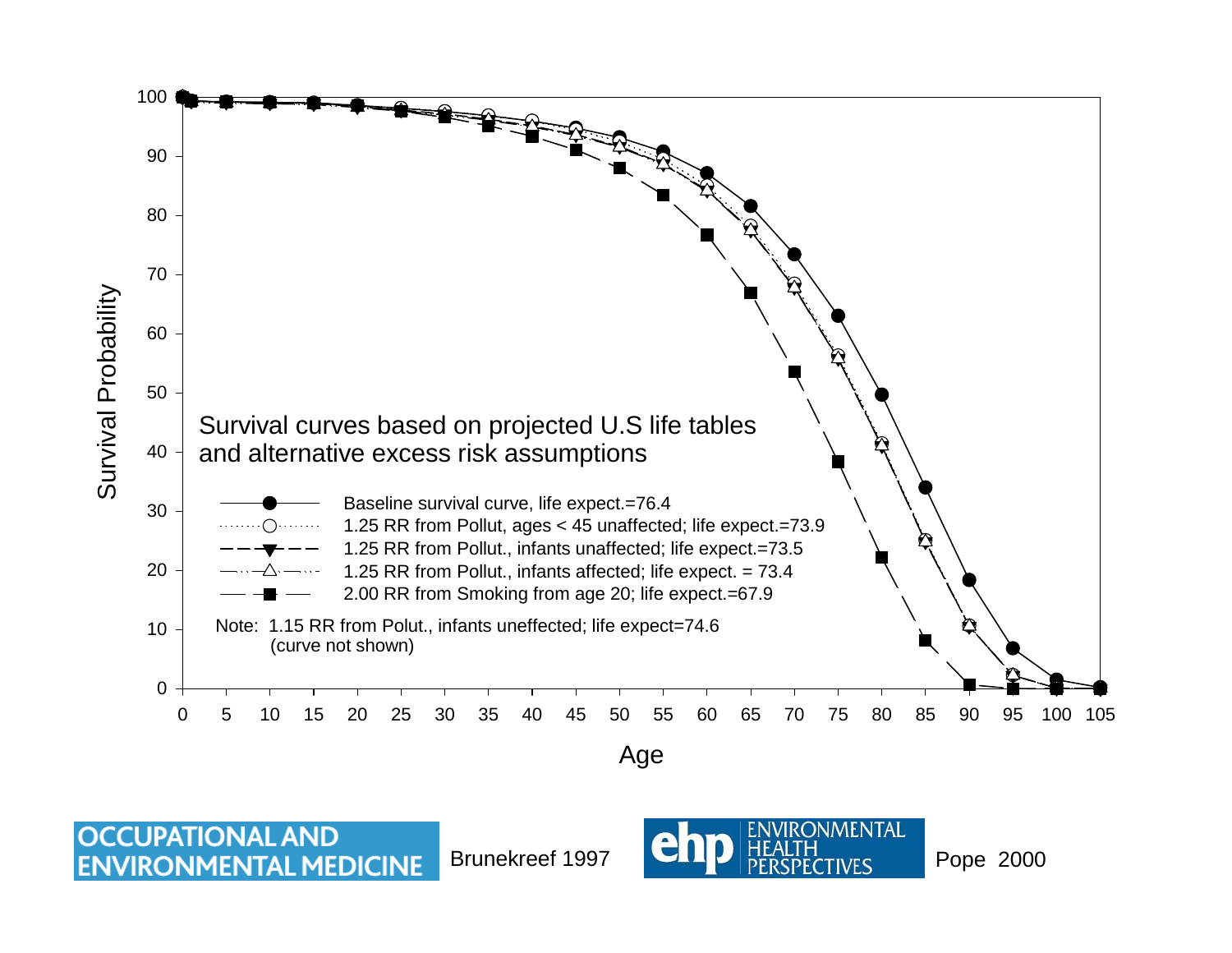

#### The NEW ENGLAND **JOURNAL** of **MEDICINE**

#### **Fine-Particulate Air Pollution and Life Expectancy in the United States**

*C. Arden Pope, III, Ph.D., Majid Ezzati, Ph.D., and Douglas W. Dockery, Sc.D.* 

January 22, 2009





Majid Ezzati

Doug Dockery

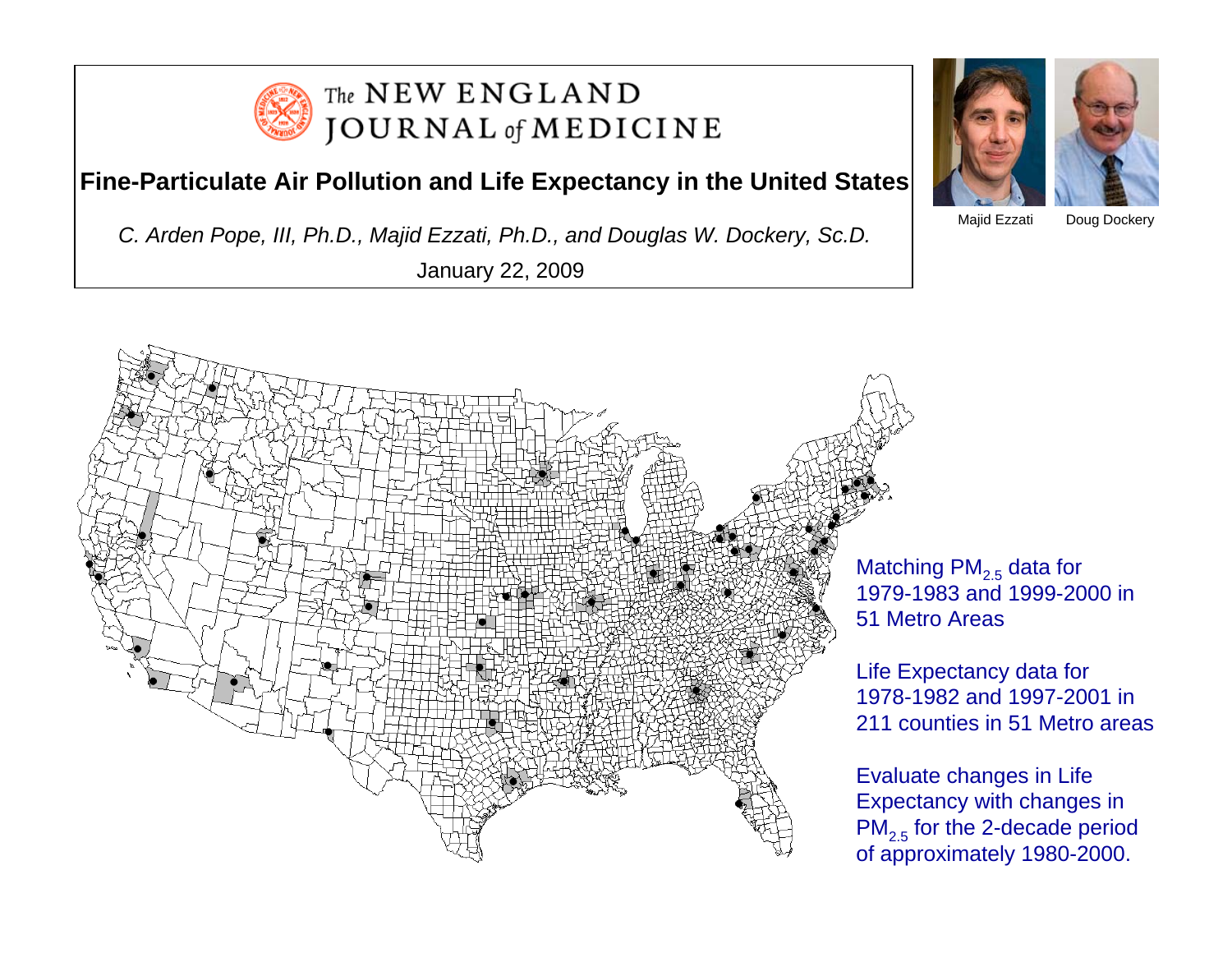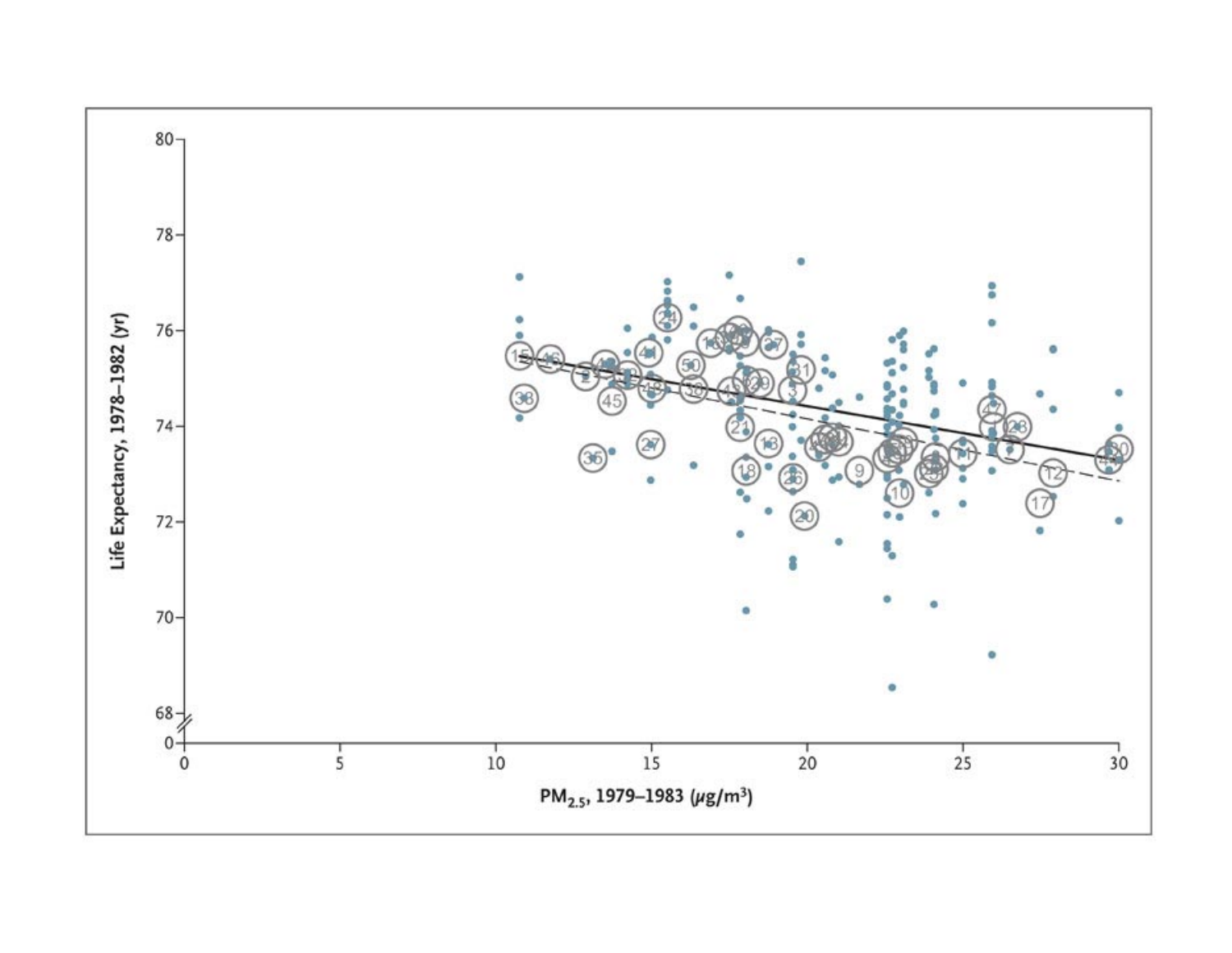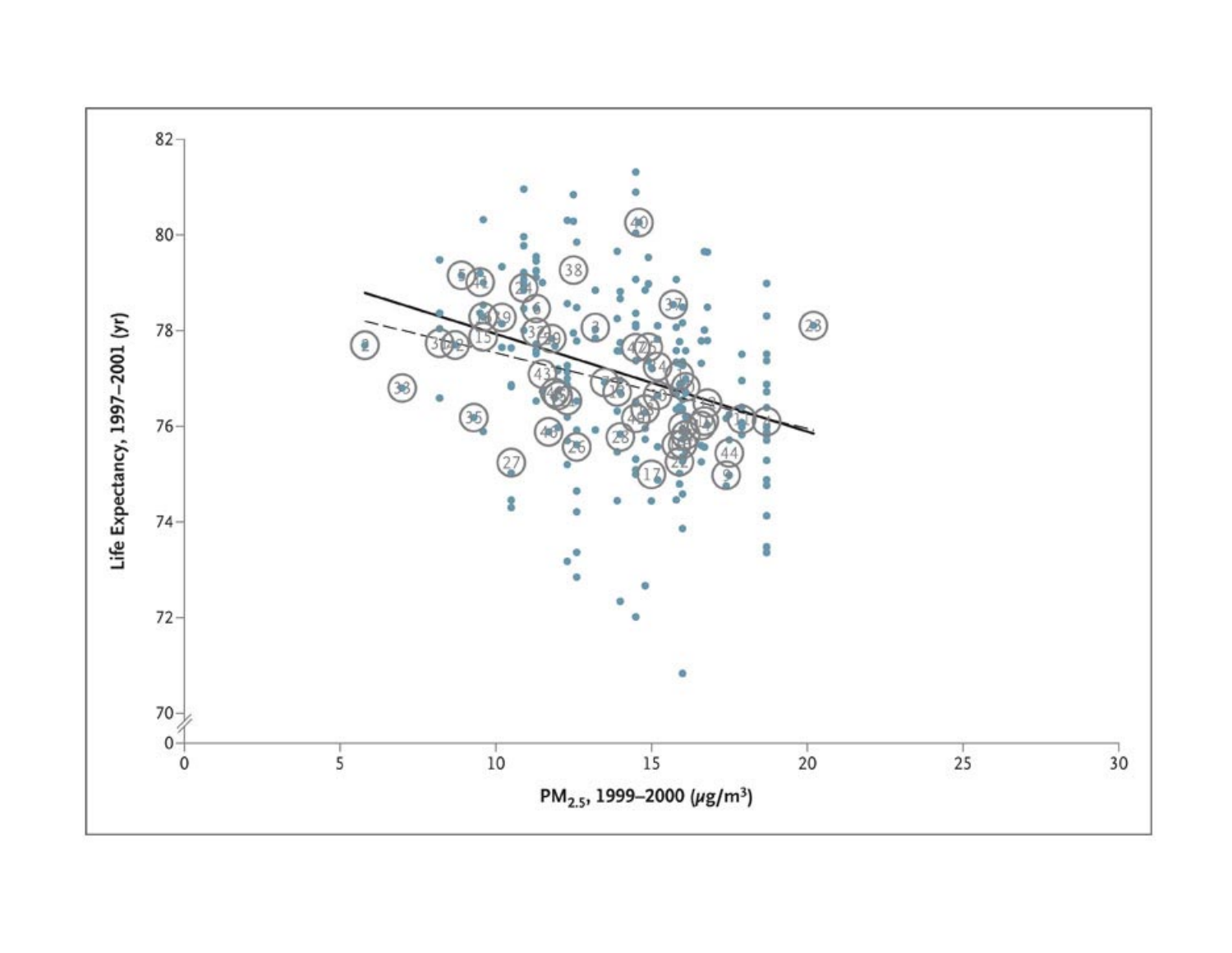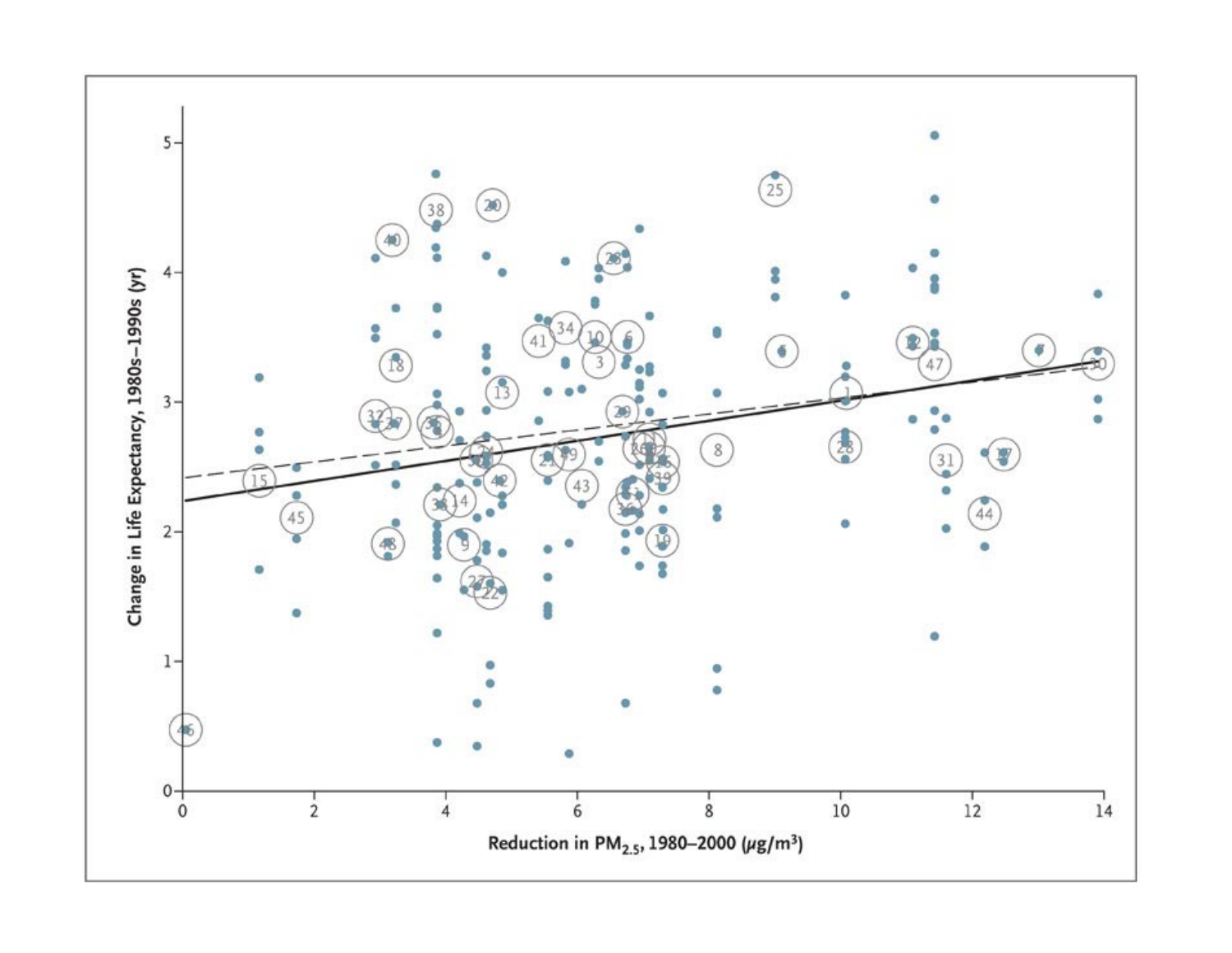## Life Expectancy vs PM<sub>2.5</sub> **1978-82**

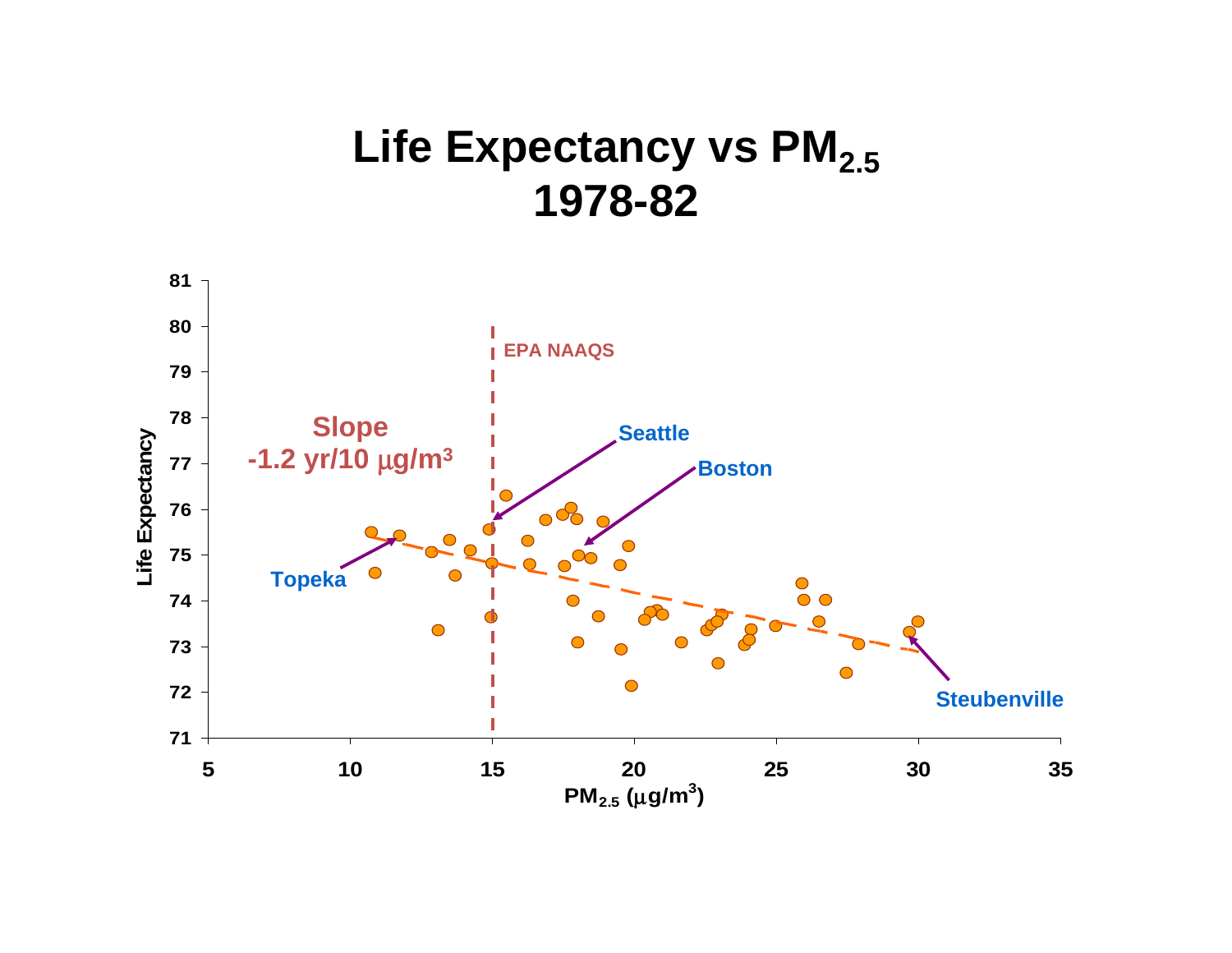## Life Expectancy vs PM<sub>2.5</sub> **1997-2001**

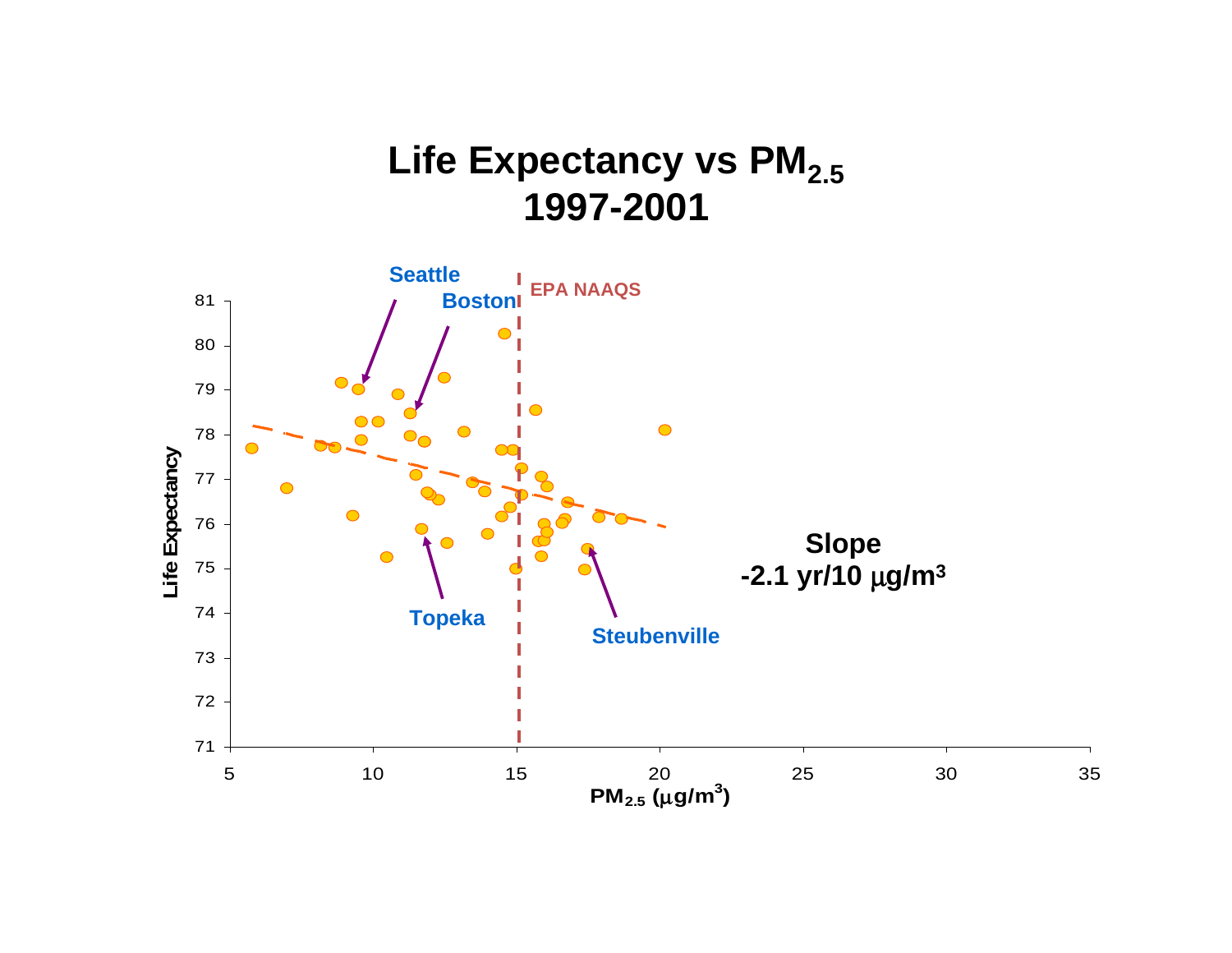## Life Expectancy vs PM<sub>2.5</sub> **1980-2000**

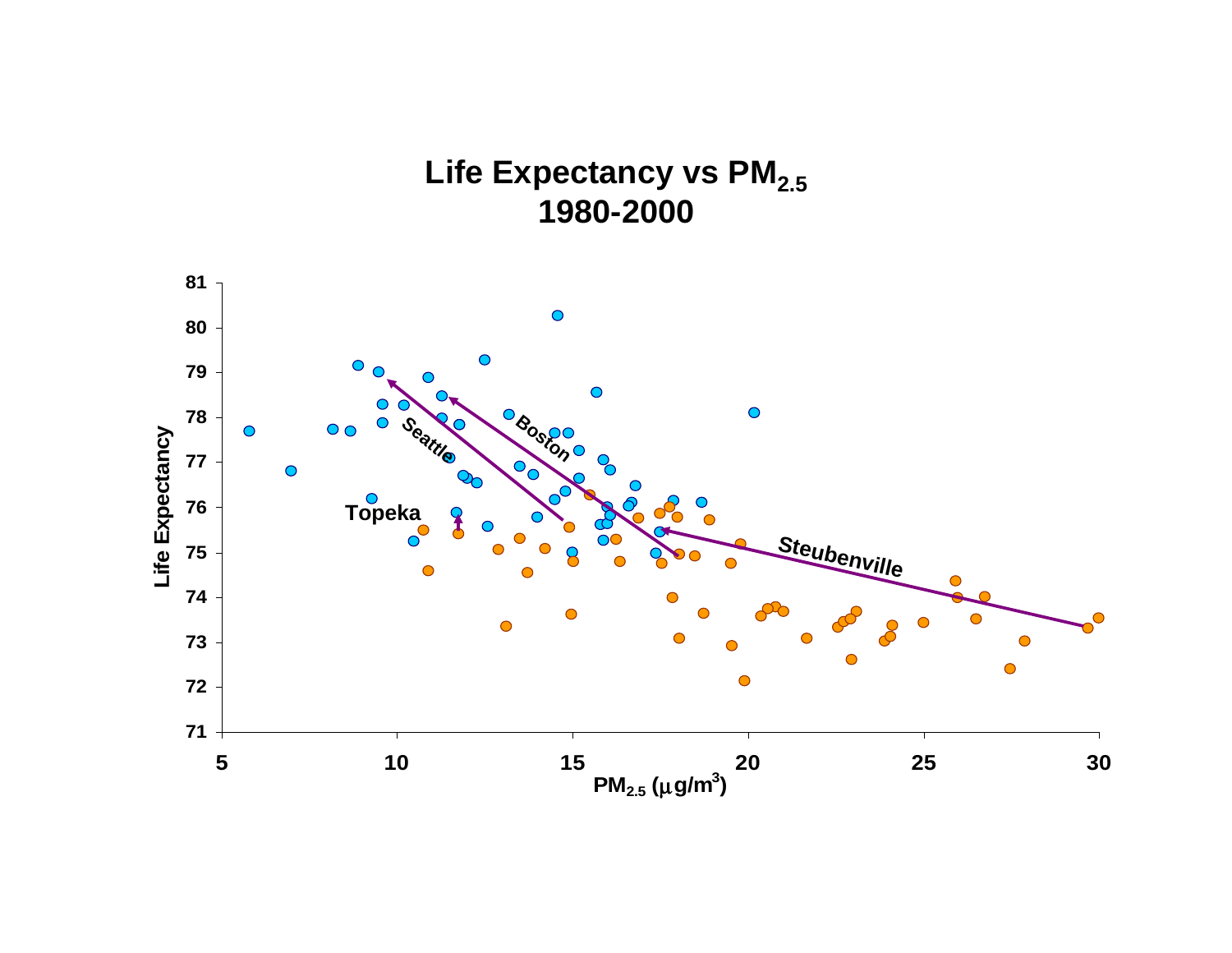### Δ **Life Expectancy vs** Δ **PM2.5 1980-2000**

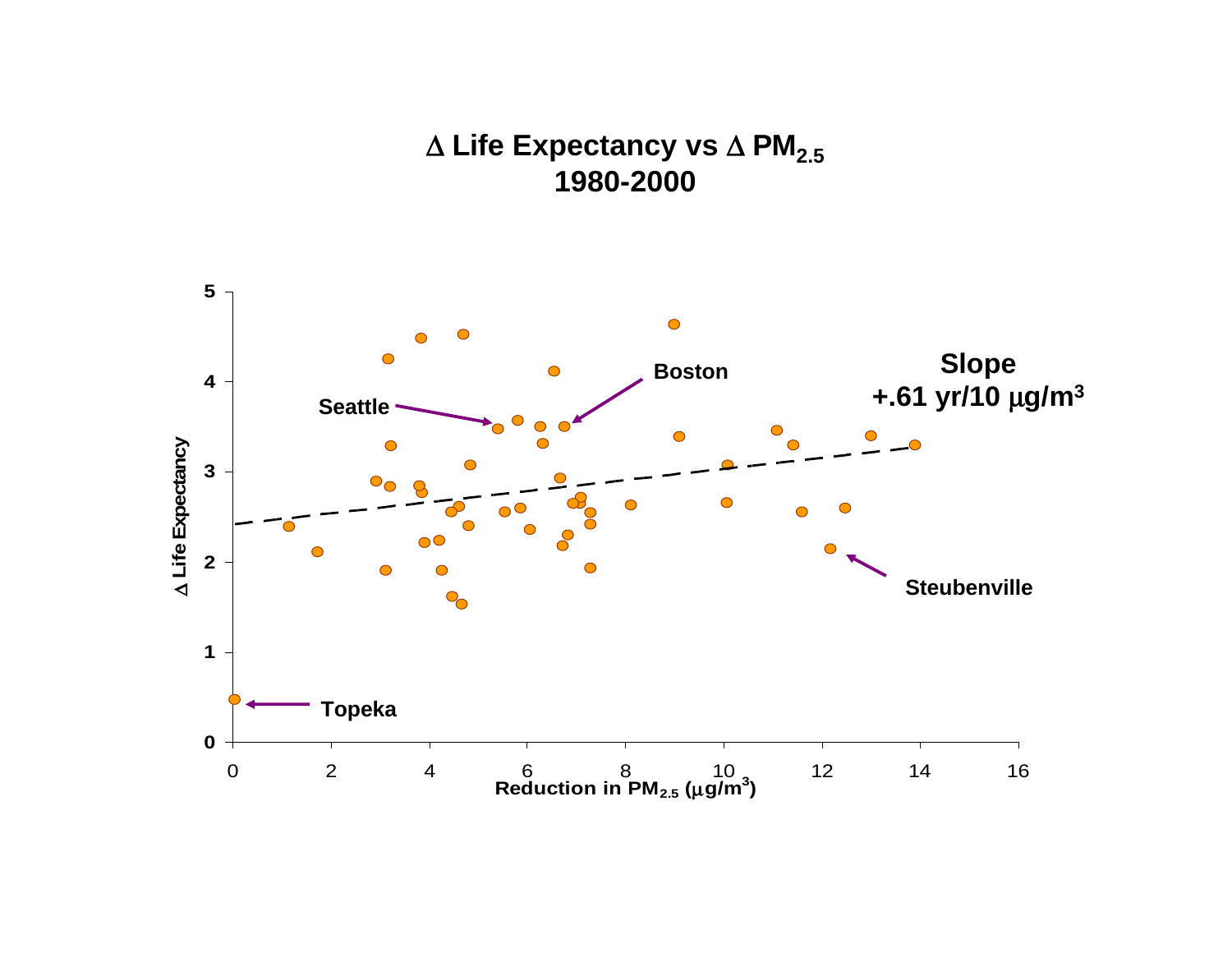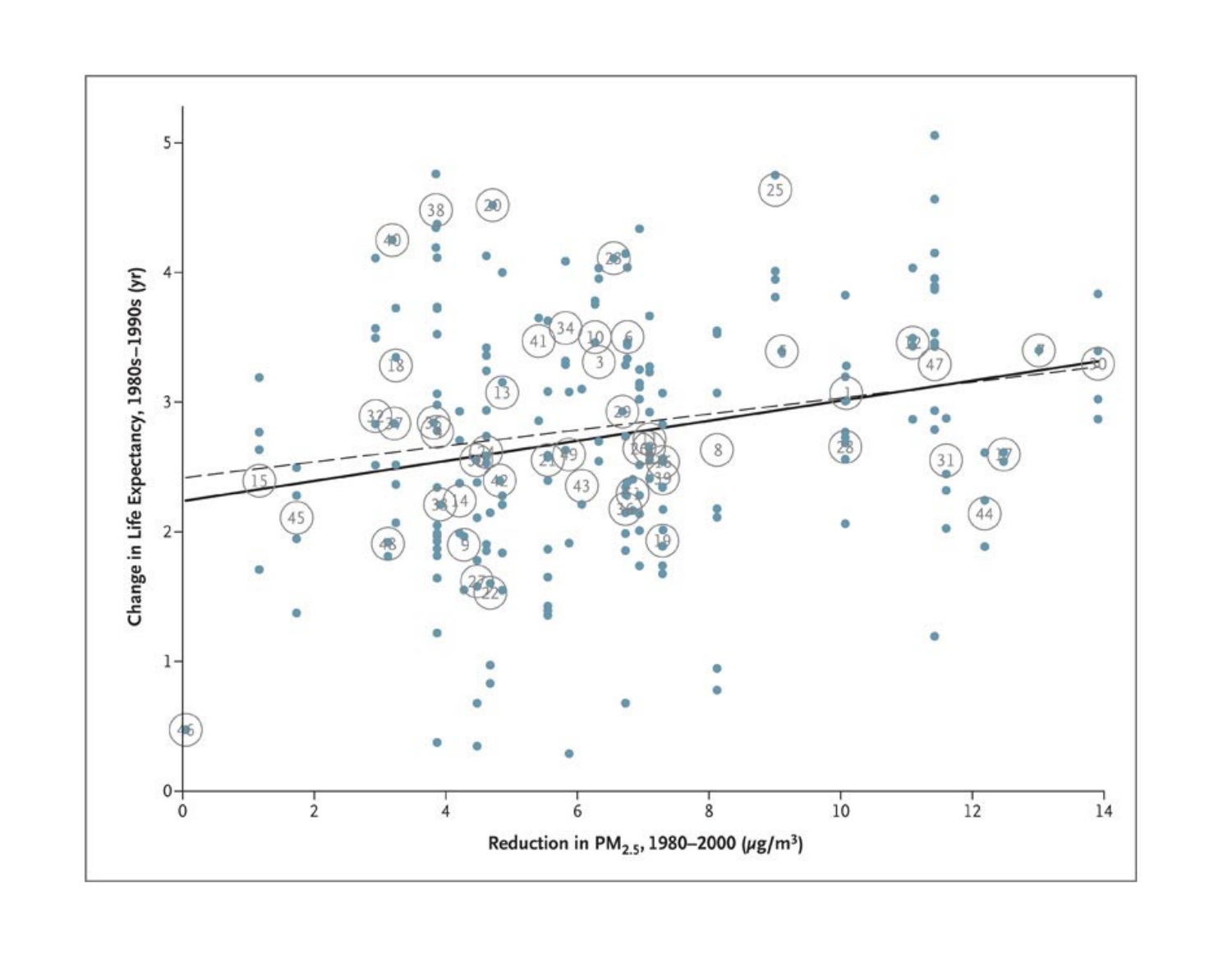## **Regression analysis**

- ¾Regression models were used to control for various socio-economic, demographic, and smoking variables.
- ¾Cross-sectional regression models estimated for both time periods.
- ¾First-difference regression models were estimated.
- ¾Sensitivity analysis included:
	- 1. With and without different combinations of socio-economic, demographic, and smoking variables.
	- 2. Restricting to only counties with >100,000 population.
	- 3. Restricting to only 51 largest counties in each metro area.
	- 4. Estimating population-weighted regression models.
	- 5. Stratifying according to beginning pollution levels.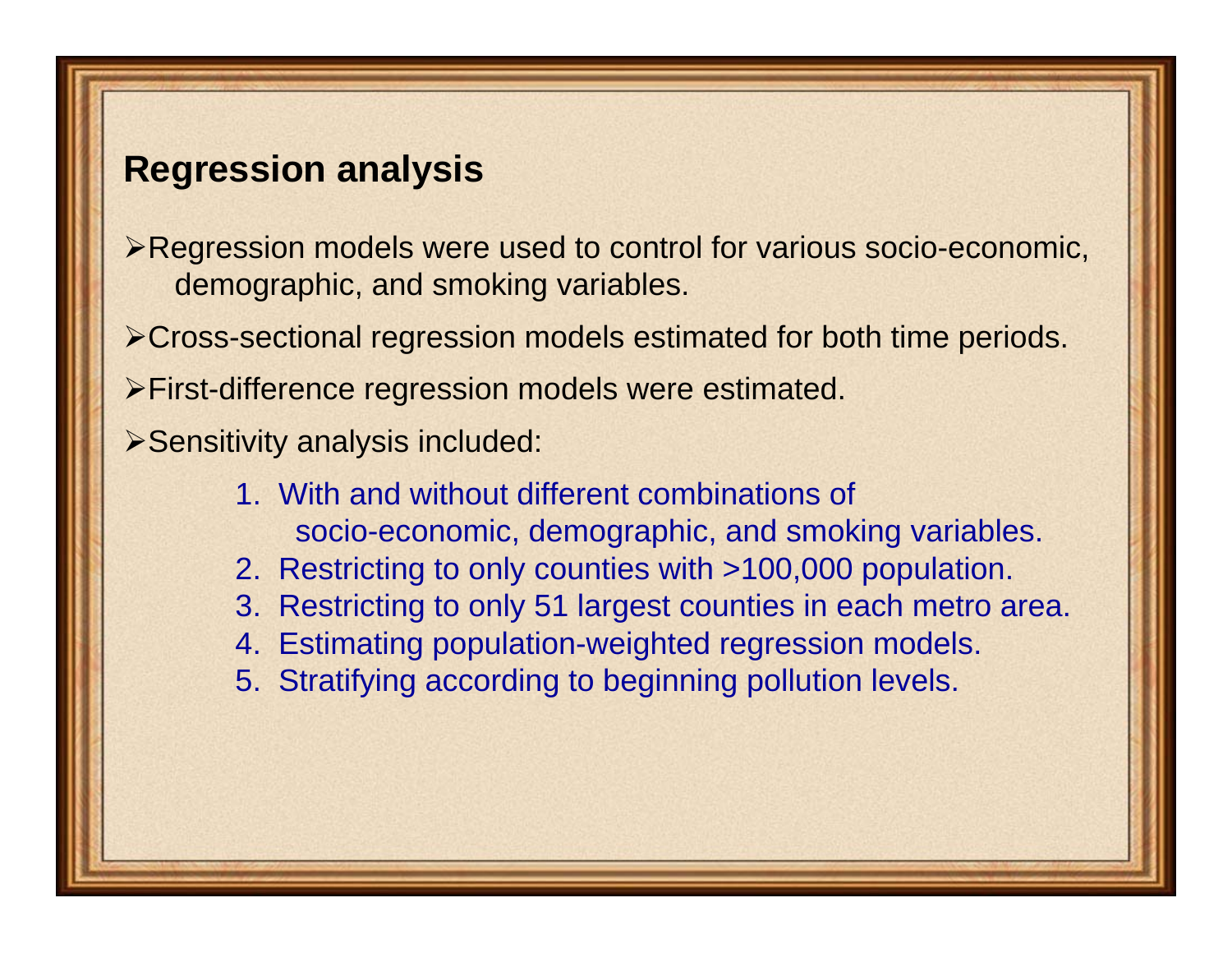¾Clustered standard errors (clustered by the 51 metro areas) were estimated for all models except for analysis that included only the 51 largest counties in each metro area.

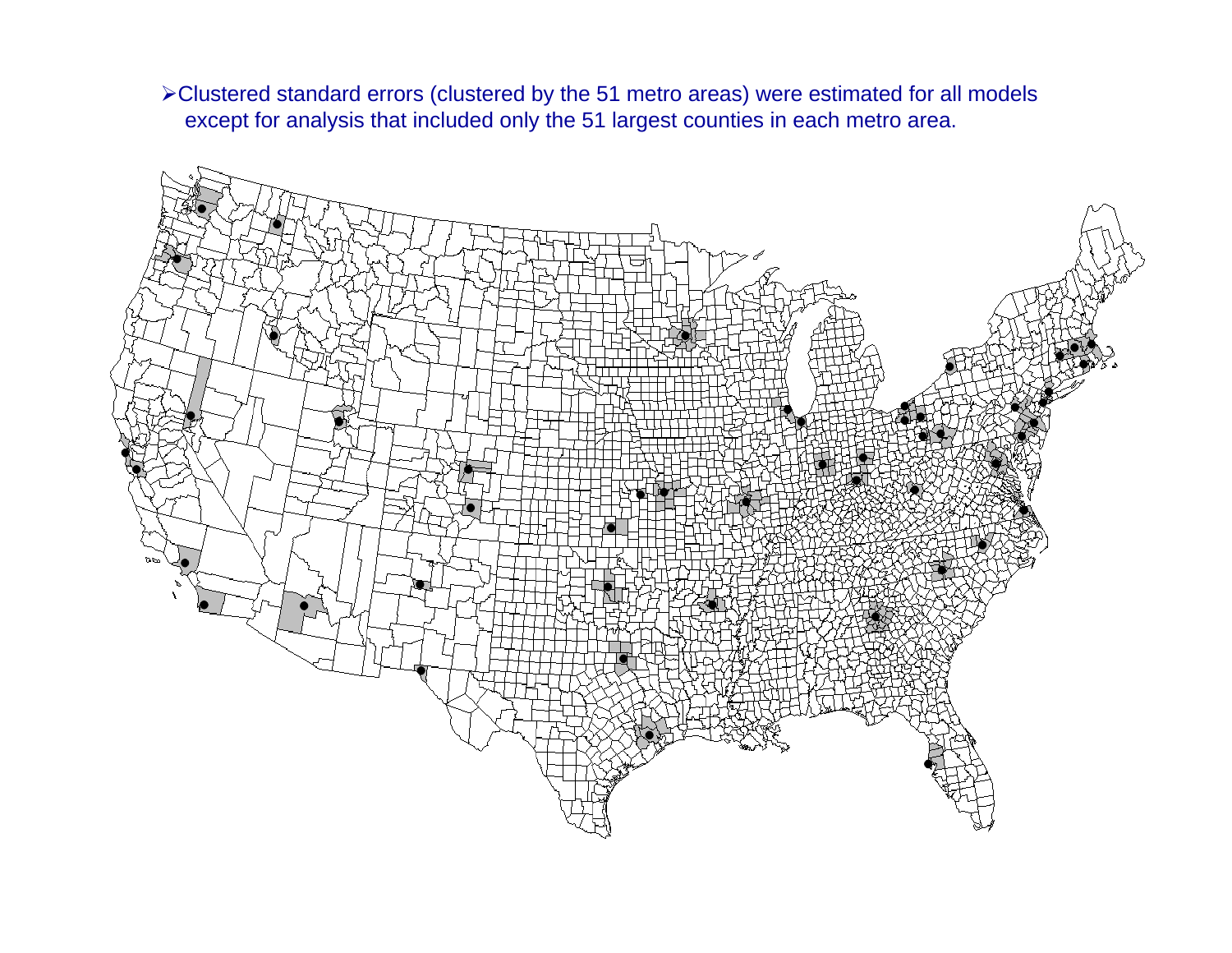#### **Covariates included in the regression models**

Changes in socio-economic and demographic variables (from U.S. Census Data):

- ¾Per capita income
- ¾Population
- $>5-yr$  in-migration
- ¾High-school graduates
- ¾Urban population
- ¾Black proportion of population
- ¾Hispanic proportion of population

Proxy cigarette smoking variables—available for all 211 counties ¾COPD mortality rates ¾Lung Cancer mortality rates

Survey-based metro-area estimates of smoking prevalence

- National Health Interview Survey (1978-1980)
- Behavioral Risk Factor Surveillance System (1998-2000)
- Matching data available for only 24 of 51 metro areas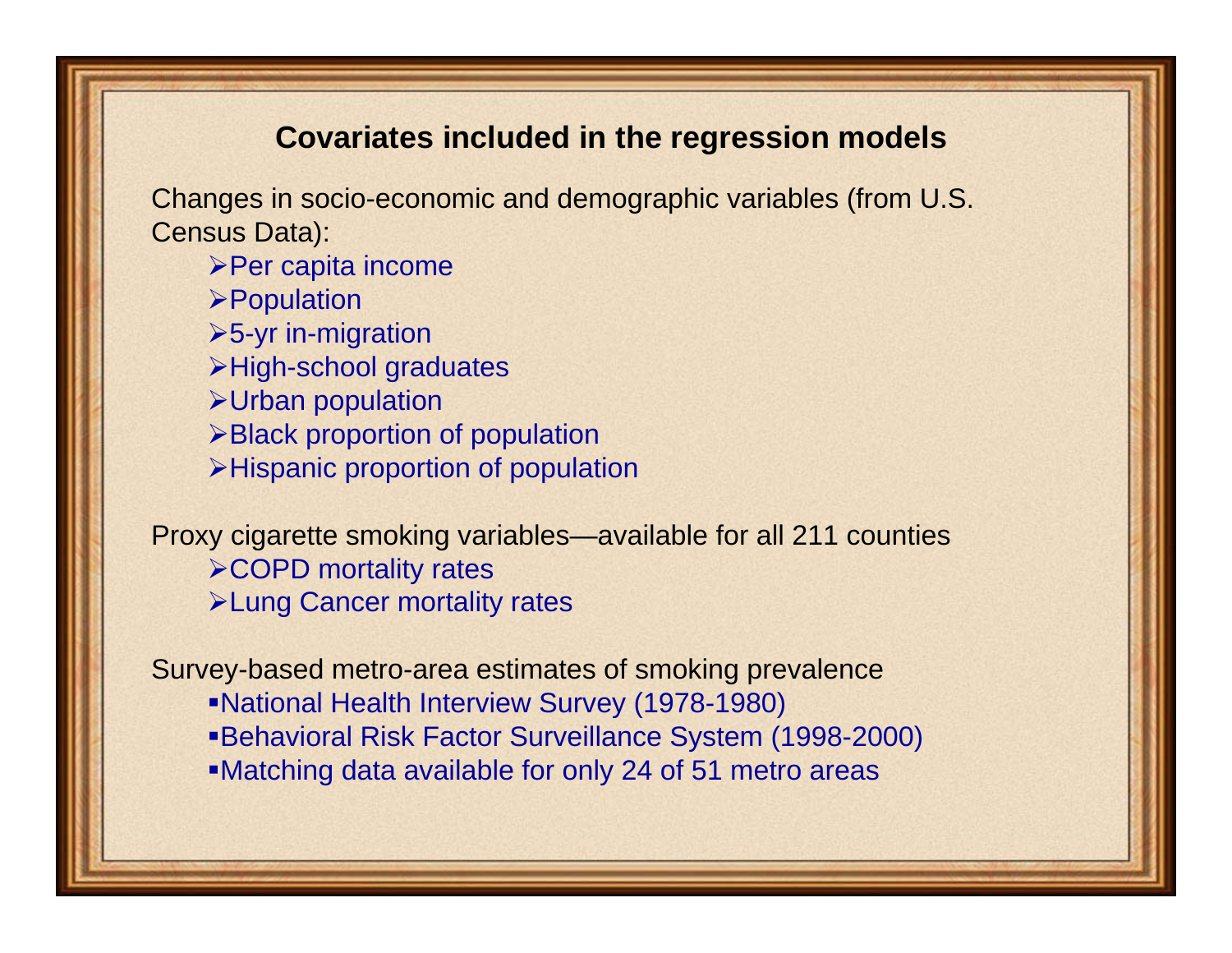| for Socioeconomic, Demographic, and Proxy Indicators for Prevalence of Smoking. <sup>®</sup> |                          |                                           |                  |                          |                          |                  |                                 |
|----------------------------------------------------------------------------------------------|--------------------------|-------------------------------------------|------------------|--------------------------|--------------------------|------------------|---------------------------------|
| Variable                                                                                     | Model 1                  | Model 2                                   | Model 3          | Model 4                  | Model 5†                 | Model 6%         | Model 7%                        |
|                                                                                              |                          |                                           |                  | years                    |                          |                  |                                 |
| Intercept                                                                                    | $2.25 \pm 0.21$          | $0.80+0.19$                               | $1.78 \pm 0.27$  | $1.75 \pm 0.27$          | $2.02 \pm 0.34$          | $1.71 \pm 0.51$  | $2.09 \pm 0.36$                 |
| Reduction in PM <sub>2.5</sub> (10 $\mu$ g/m <sup>3</sup> )                                  | $0.72 \pm 0.29$          | $0.83 \pm 0.20$                           | $0.60 \pm 0.20$  | $0.61 \pm 0.20$          | $0.55 \pm 0.24$          | $1.01 \pm 0.25$  | $0.95 \pm 0.23$                 |
| Change in income (in thousands of \$)                                                        | $\qquad \qquad$          | $0.17 \pm 0.02$                           | $0.13 \pm 0.02$  | $0.13 \pm 0.01$          | $0.11 \pm 0.02$          | $0.15 \pm 0.04$  | $0.11 \pm 0.02$                 |
| Change in population (in hundreds of thousands)                                              | $\overline{\phantom{a}}$ | $0.08 \pm 0.02$                           | $0.05 \pm 0.02$  | $0.06 \pm 0.02$          | $0.05 \pm 0.02$ §        | $0.04 \pm 0.02$  | $0.05 \pm 0.02$                 |
| Change in 5-yr in-migration (proportion of population)  **                                   | $\hspace{0.5cm}$         | $0.19{\pm}0.79$                           | $1.28 \pm 0.80$  |                          | $\qquad \qquad$          | $-0.02 \pm 1.83$ | $\hspace{0.1mm}-\hspace{0.1mm}$ |
| Change in high-school graduates (proportion of population)                                   | $\overline{\phantom{a}}$ | $0.17 \pm 0.56$                           | $-0.11 \pm 0.53$ | $\overline{\phantom{a}}$ | $\overline{\phantom{a}}$ | $-0.90+0.86$     | $\overline{\phantom{a}}$        |
| Change in urban residence (proportion of population)                                         |                          | $-0.76 \pm 0.32$                          | $-0.40+0.25$     |                          |                          | $0.03 \pm 1.88$  |                                 |
| Change in black population (proportion of population)   ^^                                   | $\qquad \qquad$          | $-1.94 \pm 0.58$                          | $-2.74 \pm 0.58$ | $-2.70 \pm 0.64$         | $-2.95 \pm 0.78$         | $-5.06 \pm 2.12$ | $-5.98 \pm 1.99$                |
| Change in Hispanic population (proportion of population)                                     |                          | $1.46 \pm 1.23$                           | $1.33 \pm 1.10$  | $\overline{\phantom{a}}$ | $\overline{\phantom{a}}$ | $2.44 \pm 2.22$  | $\qquad \qquad$                 |
| Change in lung-cancer mortality rate (no./10,000 population)                                 |                          |                                           | $-0.07 \pm 0.02$ | $-0.06 \pm 0.02$         | $-0.07 \pm 0.03$         | $0.01 + 0.03$    | $0.02{\pm}0.03$                 |
| Change in COPD mortality rate (no./10,000 population)                                        | $\qquad \qquad =\qquad$  | $\qquad \qquad \overline{\qquad \qquad }$ | $-0.07+0.02$     | $-0.08 \pm 0.02$         | $-0.09 \pm 0.03$         | $-0.15 \pm 0.06$ | $-0.19 \pm 0.05$                |
| No. of county units                                                                          | 211                      | 211                                       | 211              | 211                      | 127                      | 51               | 51                              |
| $R^2$ $+$                                                                                    | 0.05                     | 0.47                                      | 0.55             | 0.53                     | 0.60                     | 0.76             | 0.74                            |
|                                                                                              |                          |                                           |                  |                          |                          |                  |                                 |

Table 2. Results of Selected Regression Models, Including Estimates of the Increase in Life Expectancy Associated with a Reduction in PM. . of 10 ug per Cubic Meter, Adjusted

 $\ge$ 10  $\mu$ g/m $^3$  decrease in PM<sub>2.5</sub> associated with  $\sim$  0.61 ( $\pm$  0.20) years increase in life expectancy ¾Not highly sensitive to controlling for socio-

economic, demographic, or smoking variables